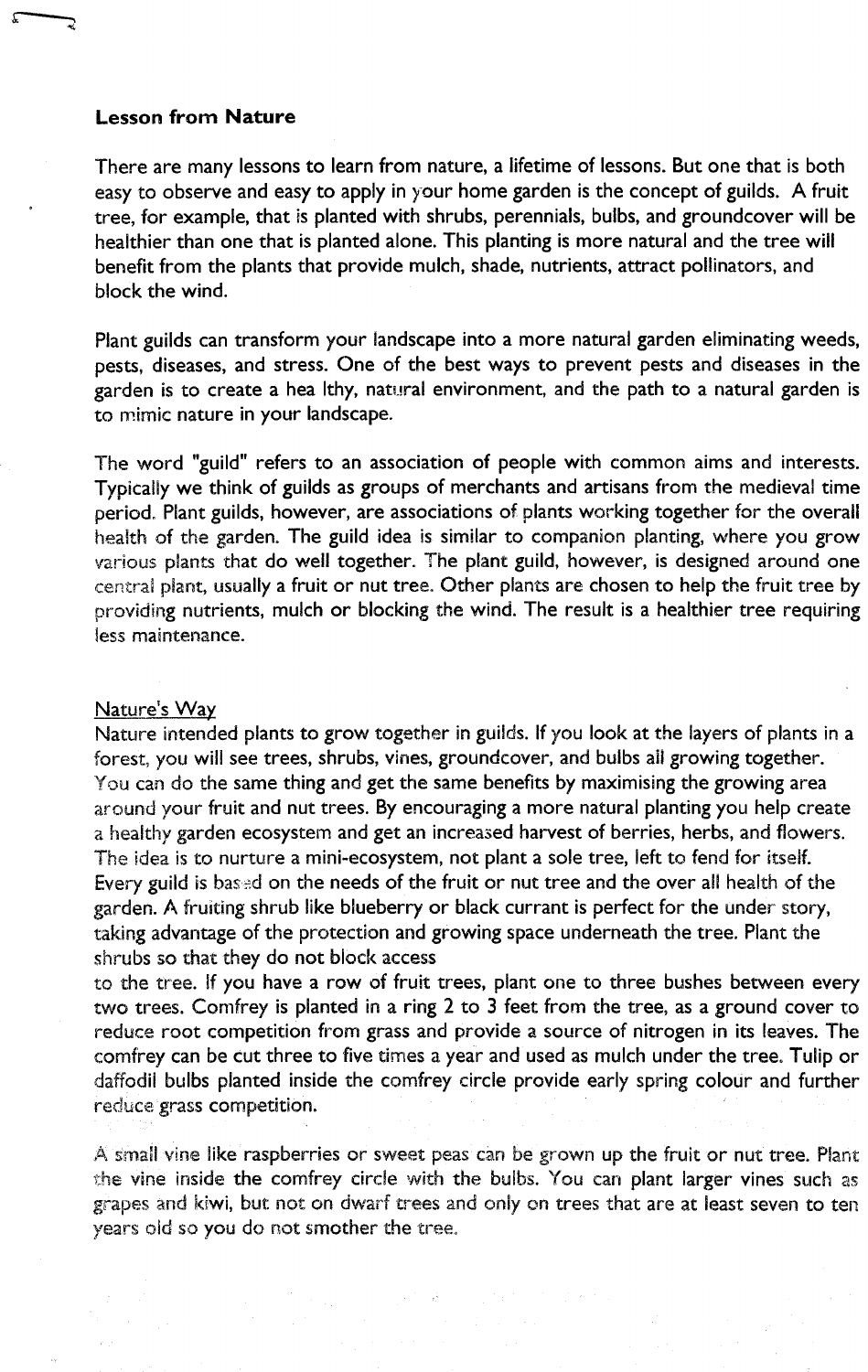To help in pest control you can plant your favourite mint or sage. The aromatic leaves and flowers will deter many moths and other pests. And perennials such as fennel, Echinacea, and yarrow attract beneficial insects that eat garden pests. I like to add edible flowers into the mix as well. Calendula, borage, and nasturtium are three favourites that will self-seed and come back year after year. Mints, yarrow, edible flowers, fennel, and all other plants should be planted at least 2 feet outside of the comfrey circle. Plant as many of these as space allows. Again, be sure not to block your access to the tree. You should still be able to access the tree to harvest fruit and for maintenance. You can also plant guilds around older trees Infinite Possibilities

Each guild will be unique depending on your site conditions and what fruits or nuts you Want to grow. All guilds, however, are made of similar components: a fruit or nut tree, a fruiting shrub, a source of nitrogen and mulch, bulbs for beauty, mint for pest control, perennial flowers to attract beneficial insects, a small vine to climb the tree, and edible flowers. It only takes a little space and a desire to eat fresh fruit, nuts, and berries from your landscape. And while it can take three to seven years for some fruits or nuts to come into production, over time you will have an abundance to harvest. In the meantime, you can harvest all the other berries, herbs, mints, and flowers.

Guild Template for a Fruit or Nut Tree Fruiting shrub Source of nitrogen and mulch **Bulbs** for beauty **Mint or Sage for pest control** Perennial flowers to attract beneficial insects